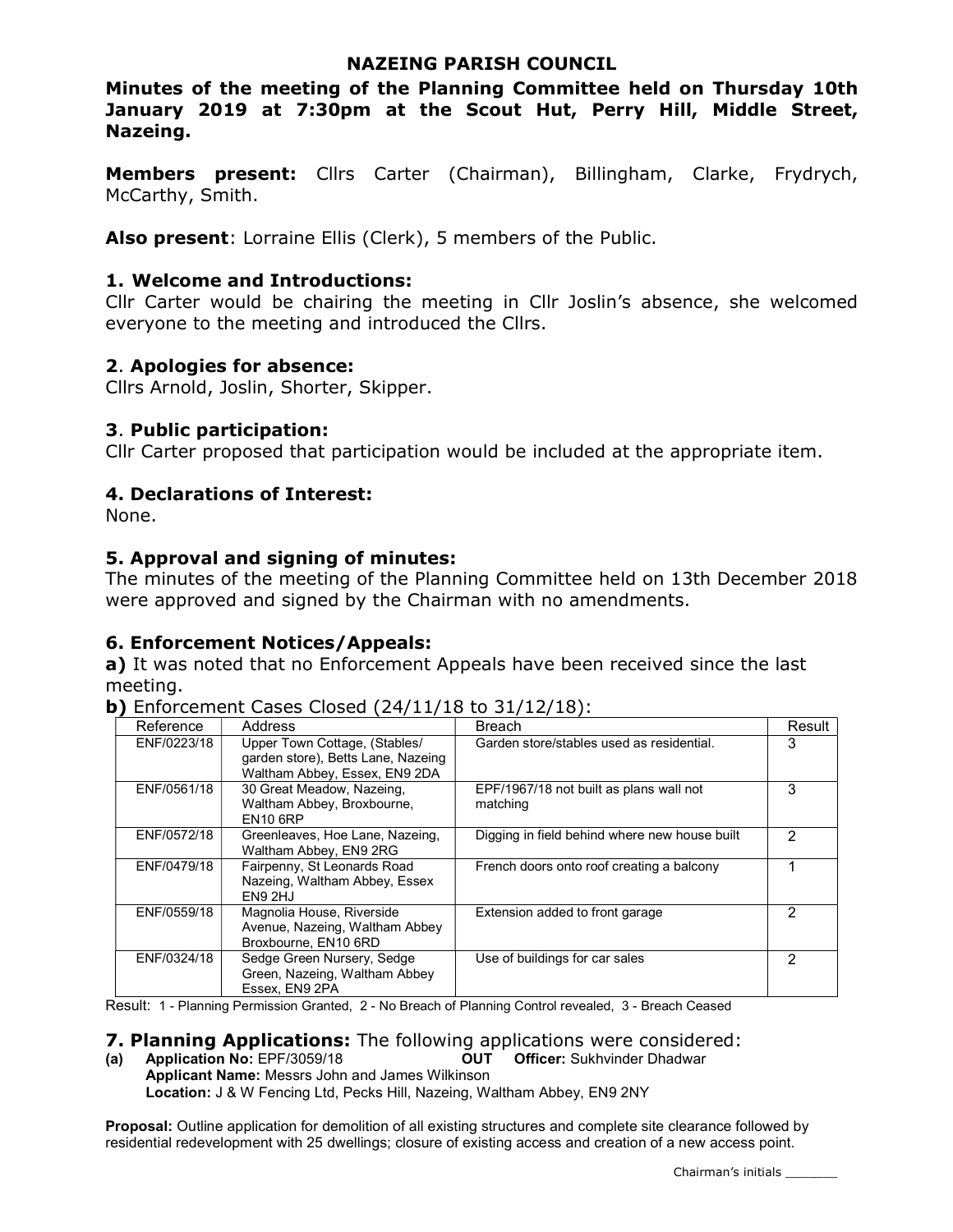There was a brief discussion about the development and it was noted that the current access point would be moved further up the highway in the proposed plans. The dwellings on the site have been fairly spaciously arranged. There is one area towards the south of the site which tends to have rubbish dumped on it.

#### Resolved - no objection and fully supports the application because

- i) The development is in the Local Plan,<br>ii) It is an appropriate development on a
- It is an appropriate development on a previously developed site,
- iii) The development includes affordable housing.

#### In the event that the application goes to Committee, the Council reserves the right to attend the Committee meeting.

It was noted that Cllr Frydrych departed from the Council meeting at this point.

(b) Application No: EPF/2093/18 Officer: Alastair Prince Applicant Name: Mr Christopher Bellinger Location: 10 Wheelers Green, Middle Street, Nazeing, EN9 2LF

Proposal: Erection of new double garage to the front of residential property. Grass replaced with brick paving driveway. New 400mm high boundary wall around front of property. Drop Kerb from driveway to public highway; crossing a public footpath.

#### Resolved – object to the application as

- i) The proposed development is not in keeping with the streetscene, as it is for a double rather than a single garage, which would consume virtually the whole front grassed area of the house Policy DBE1 {design of new buildings},
- ii) It is a large garage development, very much out of proportion to the existing garages to the front of neighbouring properties Policy DBE1 {design of new buildings},
- iii) There is a loss of amenity for the neighbours, Policy DBE9 {loss of amenity, notably visual impact},
- iv) There is an impact on neighbouring properties, Policy DBE2 {effect on neighbouring properties},
- v) There is concern about road safety i.e. the need to reverse from Hoe Lane onto the drive, as the location is very close to the junction with Middle Street.
- (c) Application No: EPF/3250/18 Officer: Alastair Prince Applicant Name: Ms Narin Nourettin Location: 5A Black Adder Cottages, Nazeing Road, Nazeing, Waltham Abbey, EN9 2HX

Proposal: Side and rear extension with Juliet balcony to rear.

Resolved – no objection.

(d) Application No: EPF/3312/18 Officer: Alastair Prince Applicant Name: Mr Mormenekse Location: Sedge Gate House, Sedge Green, Nazeing, Waltham Abbey, EN9 2PA

Proposal: Single storey side extension & front extension.

#### Resolved – no objection.

(e) Application No: EPF/3273/18 LB Officer: Steve Andrews Applicant Name: Mr Giuseppe La Rosa Location: Ravens, Back Lane, Nazeing, Waltham Abbey, EN9 2RS

Proposal: Grade II Listed Building Consent for replacement of French doors x 2no. & replacement windows x 4 no.

Resolved – no comment, the Council defers to the District Council.

#### These are provided for information only, EFDC do not normally accept comments on these applications. (f) Application No: EPF/3073/18 CLD Officer: Alastair Prince Applicant Name: Mr Ibrahim Mormeneski

Location: Sedge Gate House, Sedge Green, Nazeing, Waltham Abbey, EN9 2PA

Proposal: Application for a Lawful Development Certificate for a proposed single storey front extension with a pitched roof.